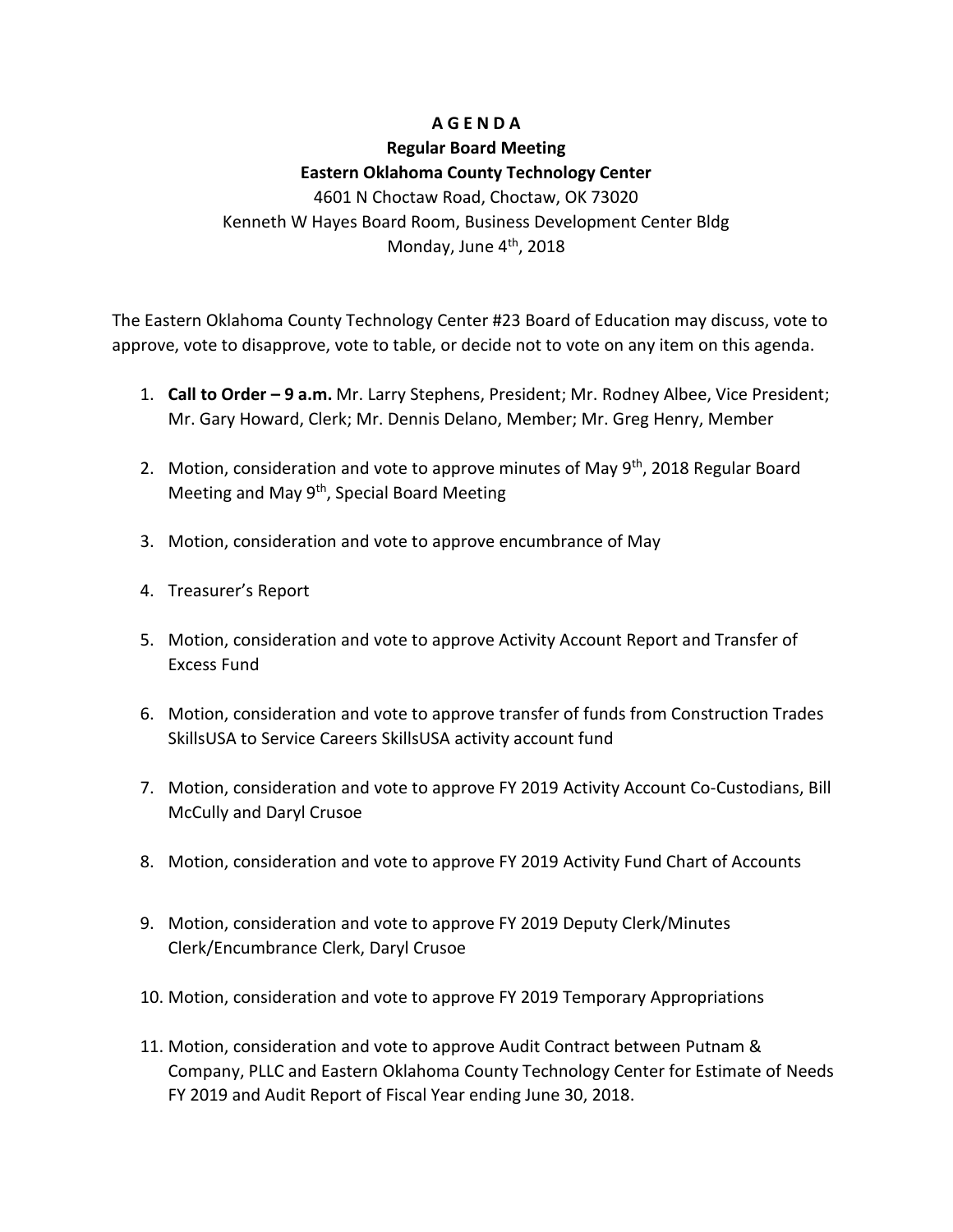- 12. Motion, consideration and vote to approve the proposed salary schedule for 2018-2019 school year (Support Salary Schedule – Non-exempt Classification)
- 13. Motion, consideration and vote to approve agreement between Choctaw/Nicoma Park Schools and EOC Tech to purchase Fuel for FY 2019
- 14. Motion, consideration and vote to approve agreement for Representation between Eastern Oklahoma County Technology Center and its Board of Education and Rosentein, Fist & Ringold. This is an agreement for legal services including, but not limited to, legal advice, consultation and representation.
- 15. Motion, consideration and vote to approve Consortium Agreement between the Cooperative Districts of Eastern Oklahoma County Technology Center, Choctaw-Nicoma Park Schools, Jones Schools, and Luther Schools to jointly pursue access to web-based curriculum that provides students an array of course options for credit o other purposes related to high school graduation and/or credentialing.
- 16. Motion, consideration and vote to approve FY 2019 Renewal Contracts with Comtec Security (Security Alarm System/Fire Monitoring); and MAC Systems (fire Alarm System and Fire Extinguishers)
- 17. Motion, consideration and vote to approve E-Rate Form Services Agreement(s) with Collect Ed. LLC
- 18. Motion, consideration and vote to approve Eastern Oklahoma County Technology Center Organizational Chart for school year 2018-2019
- 19. Motion, consideration and vote to approve contract agreement with Arnold Outdoor, Inc. for Advertising Use of Digital Sign at NE 23<sup>rd</sup> and Hiwassee for a period of one year.
- 20. Motion, consideration and vote to approve Continuation of Land Lease by Mr. & Mrs. Bray
- 21. Motion, consideration and vote to approve the renewal of the Lease-Purchase of Leasable Equipment of 2 New Buildings & an Addition for the fiscal year ending June 30, 2019 as required under the provisions of the Equipment Lease/Purchase Agreement dated September 15. 2009 between the District and Zions First National Bank (\$315,157.48 Year 10 of 11)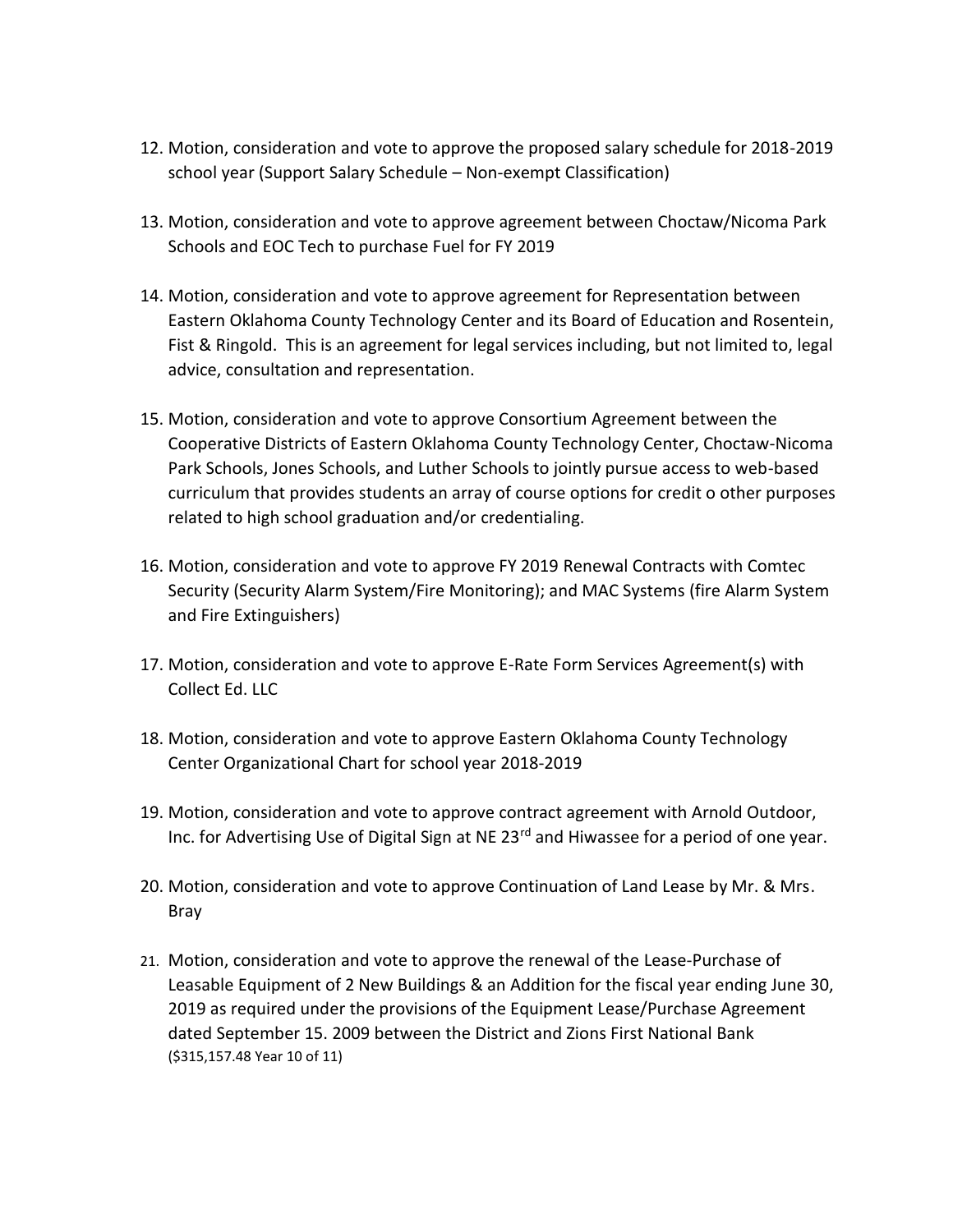- 22. New Business: In accordance with *Okla. Stat. tit. 25, §311(A)(9)*, "new business" means any matter not known about or which could not have been reasonably foreseen prior to the time of posting of the agenda.
- 23. Superintendent's report

Proposed Executive Session for the purpose of discussing the following so the board can return to open session and take action pursuant to Executive Session Authority: *Okla. Stat. tit. 25, §307(B)(1),(3) and (7).* The following items are proposed for discussion during the Executive Session:

- a. Re-Employments as listed on Personnel Report
- b. New Employment as listed on Personnel Report
- c. Extra Duty Employments as listed on Personnel Report
- 24. Motion and vote to convene in Executive Session
- 25. Motion and vote to return to Open Session
- 26. Board President's Statement of Executive Session Minutes
- 27. Motion, consideration and vote to approve, disapprove or table the following:
	- a. Re-employment as listed on Personnel Report
	- b. New Employments as listed on Personnel Report
	- c. Extra Duty Employments as listed on Personnel Report
- 28. Board Comments
- 29. Motion and vote for approval to Adjourn

Agenda Posted: Friday, June 1st, 2018 by 9 o'clock a.m. Front door of Business Development Center building

Posted by:

Minutes Clerk

The next Regular meeting of the Board is: **Thursday, June 28th, 2018** 9:00 a.m. Kenneth W Hayes Board Room